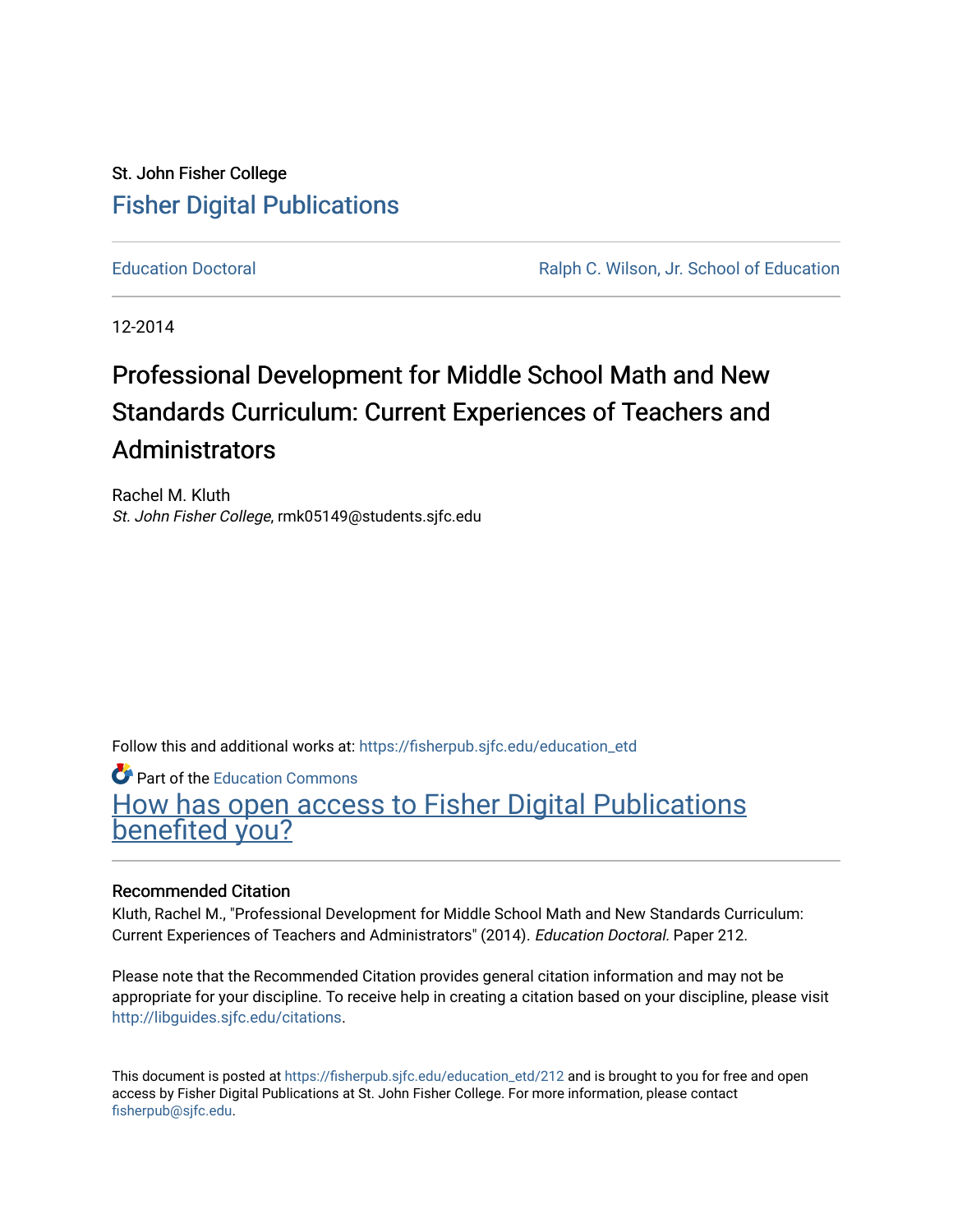# Professional Development for Middle School Math and New Standards Curriculum: Current Experiences of Teachers and Administrators

### **Abstract**

In 2009, President Obama, in conjunction with the National Governors Association and the Council for Chief State School Officers, supported the federally adopted Common Core State Standards Agenda (Achieve.org, 2013). The purpose of this agenda was to increase standards for all students, with provisions for student achievement to be linked to teacher performance. The teacher performance connection created a need to better prepare teachers for the new standards curriculum. As teachers implemented the Common Core State Learning Standards for Mathematics (CCSLSM), they needed to develop a deep understanding of the new mathematical practices and skills. With the short timeline for implementing the Common Core State Learning Standards, effective professional development strategies needed to be thoughtfully planned. An understanding of best practices surrounding professional development for middle school mathematics teachers was essential. This qualitative study explored what professional development opportunities are most effective for implementing a new curriculum for middle school mathematics teachers. Data were collected and analyzed using three focus groups and a document review of professional development plans from selected school districts. Collectively, focus group participants shared their beliefs about what professional development opportunities and resources were available to support the implementation of the CCSLSM. The study resulted in recommendations based on themes that emerged from the focus groups for school districts, middle school math teachers, and policy makers to provide guidance on creating effective professional development opportunities aligned with Malcolm Knowles's adult learning theory (1990).

Document Type Dissertation

Degree Name Doctor of Education (EdD)

**Department** Executive Leadership

First Supervisor Marie Cianca

Second Supervisor Kathleen Dever

Subject Categories Education

**Comments** Abstract only.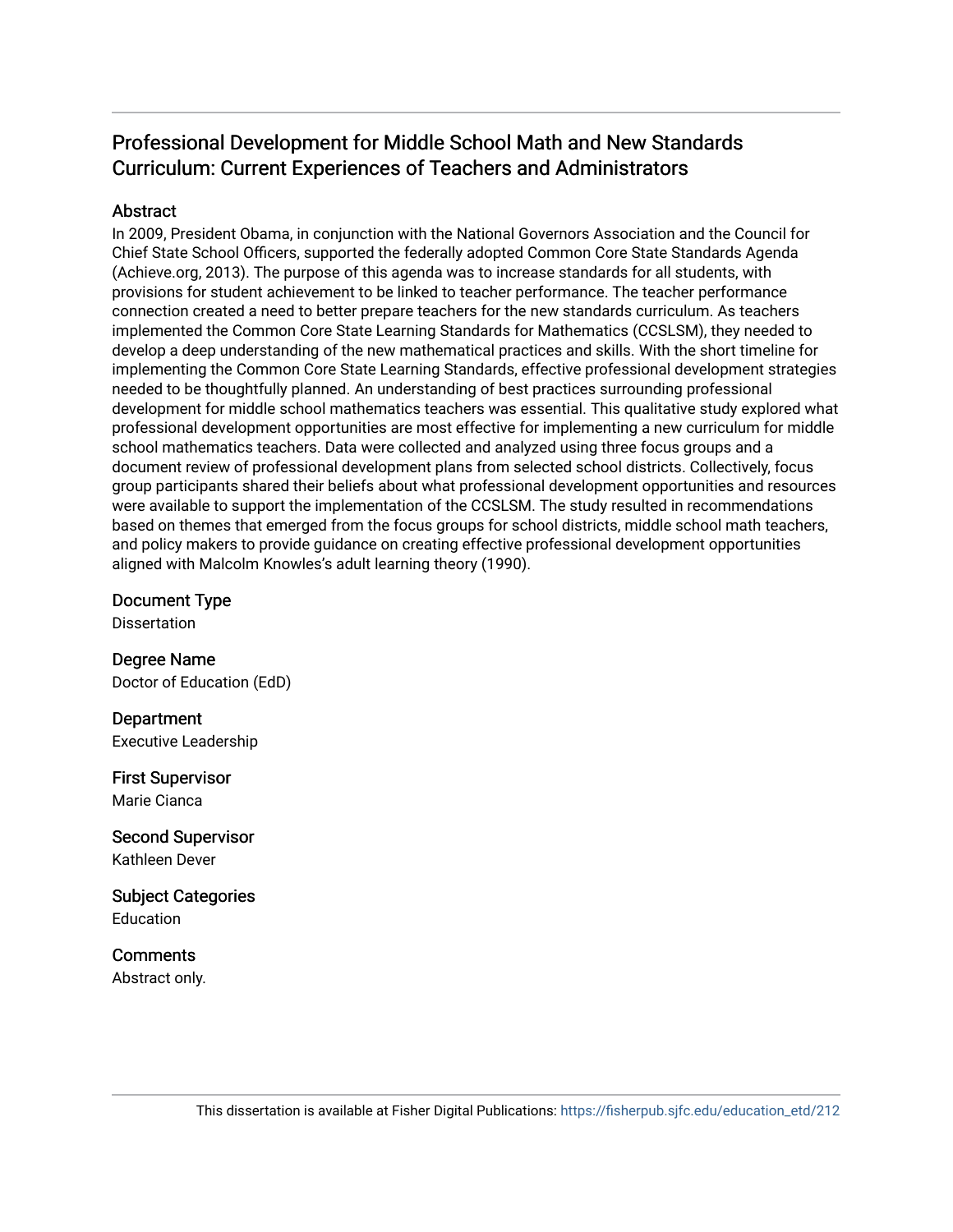Professional Development for Middle School Math and New Standards Curriculum:

## Current Experiences of Teachers and Administrators

By

Rachel M. Kluth

Submitted in partial fulfillment of the requirements for the degree

Ed.D. in Executive Leadership

Supervised by

Marie Cianca, Ed.D.

Committee Member

Kathleen Dever, Ed.D., MS, RN

Ralph C. Wilson, Jr. School of Education

St. John Fisher College

December 2014